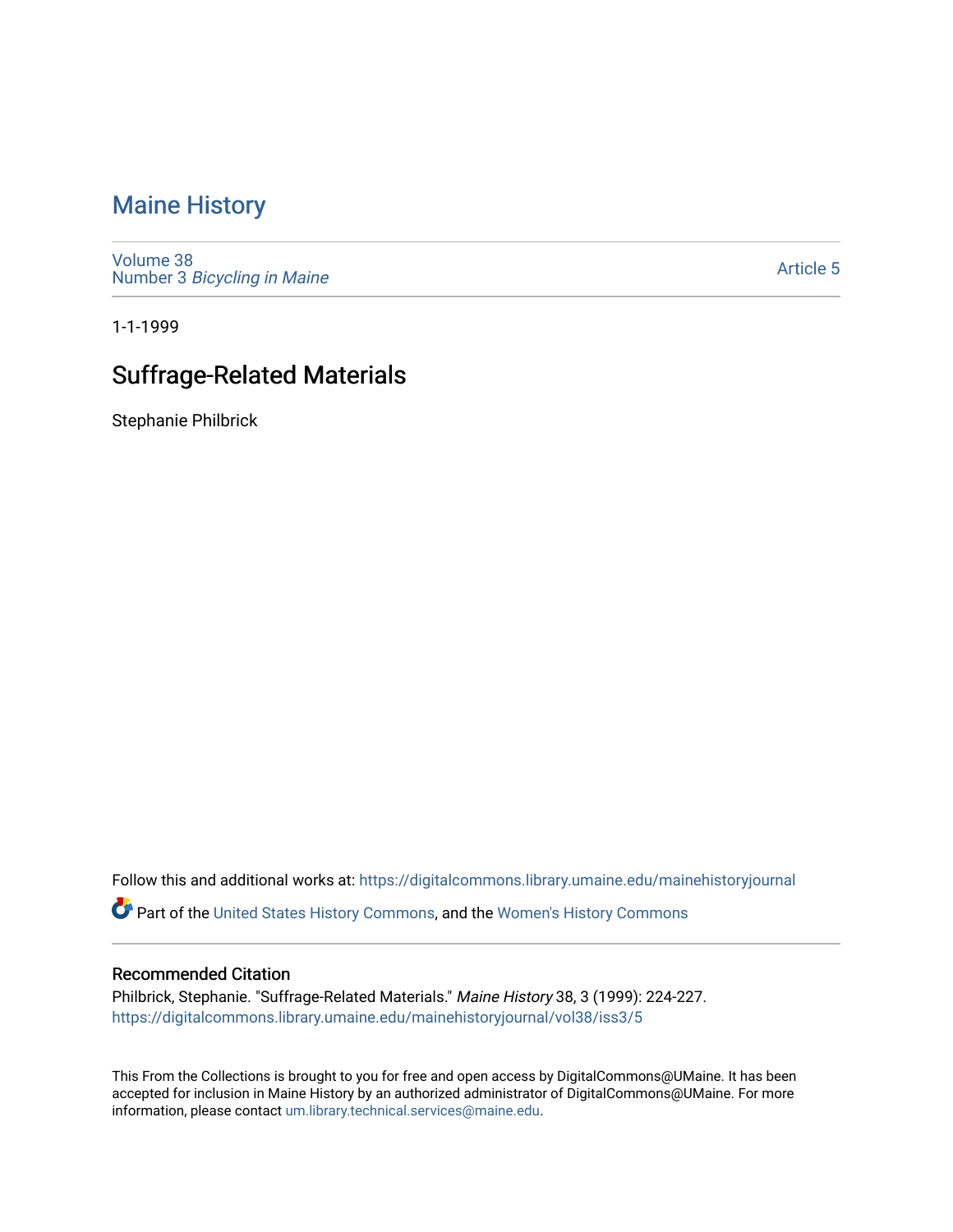### FROM THE COLLECTIONS  $SUFFRAGE-RELATED MATERIALS$

The history of the national movement for suffrage is well documented, but we know little about attempts to secure the vote for women in our own state. Three collections at MHS hold im portant material on the suffrage movement in Maine and its ties to the national efforts. Scores of men and women were involved on both sides of the issue. Perhaps the pinnacle of the debate in Maine came with a state referendum in September 1917. Both the pro- and anti-suffrage organizations campaigned vehemently over the divisive issue, and though the vote was close, the measure was defeated. The state geared up for another vote in 1920, but the Nineteenth Amendment was ratified in August and the state vote in September (in which women voted for the right to vote) was meaningless.

Florence Brooks W hitehouse was the president of the Suffrage Referendum League of Maine and a state representative to the National Women's Party. She worked tirelessly for the cause, writing to politicians, giving speeches, raising money, and corresponding with organizers in other states. Seven boxes of her papers from this period of her life are in the manuscript collections at MHS (Coll 1876). The materials range from drafts of speeches and letters, to news clippings and membership lists. Much of the material is from 1917, including some very exciting telegrams from the National Women's Party about demonstrations in W ashington. One of the most interesting pieces is a draft of the 1917 yearly report for the S.R.L. of Maine. The report details tactics, goals, and accomplishments for the year and offers insight into the methods suffragists used to garner support.

A recently acquired gem is a list of women from Washington County who supported suffrage in 1917 (Pamphlet 2518). Printed on oversize news stock, it appears to have been a circular for a newspaper. The caption at the top reads, "To the Voters of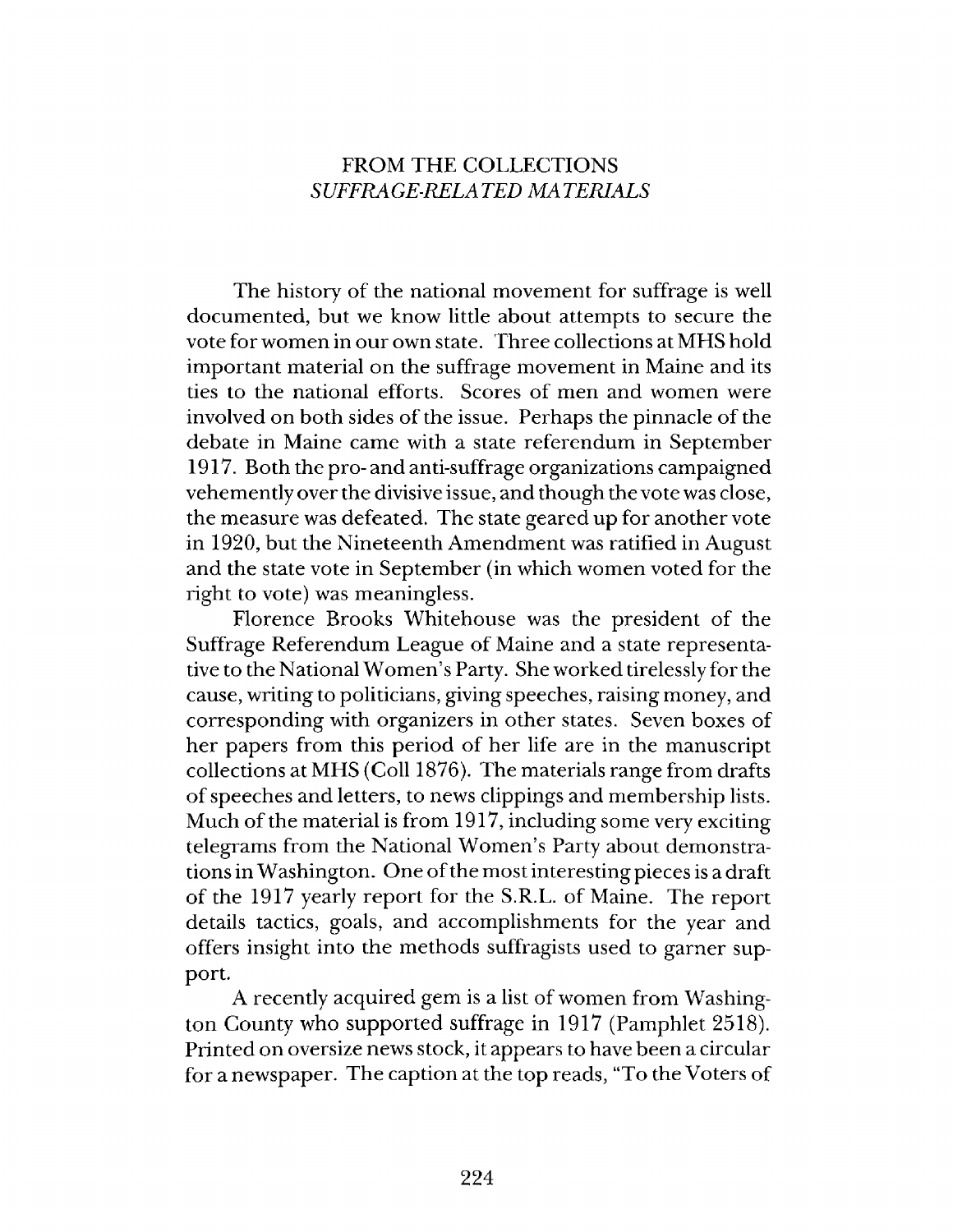

Washington County: We, the undersigned, women of voting age, respectfully petition you to vote in favor of Woman Suffrage at the special election September 10, 1917." Hundreds of women are listed, giving researchers clues to the numbers of women supporting the efforts of the Maine Suffrage Campaign Committee. It is an especially choice piece because it documents the support of the movement in communities of rural Maine.

Maine also had an active anti-suffrage group. Once box of materials from the Maine Association Opposed to Suffrage for Women contains by-laws, membership lists, correspondence, and meeting minutes from 1914-1917 (Coll 56). The correspondence contains letters from similar organizations in other states,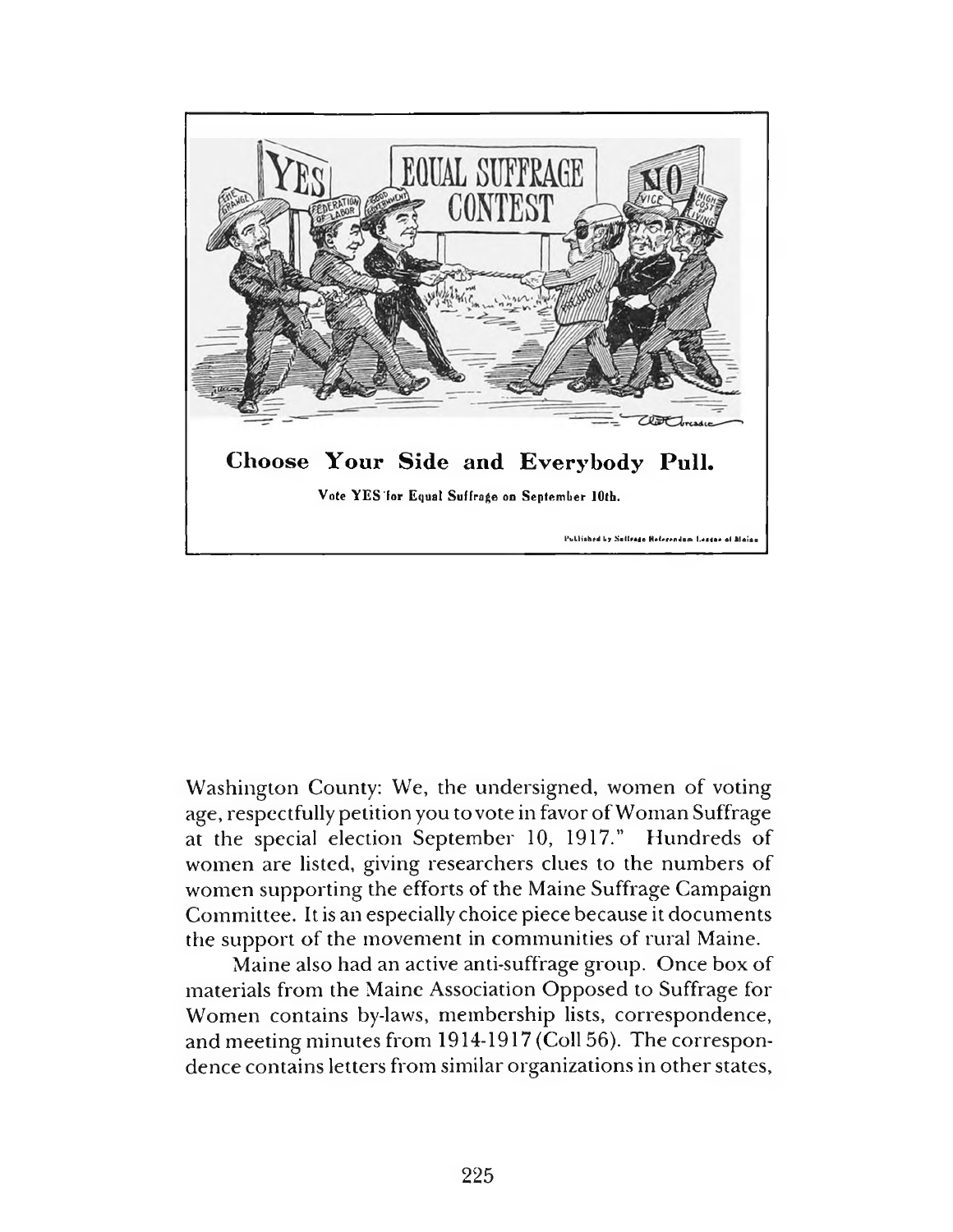#### **FROM THE COLLECTIONS**

including the Man-Suffrage Association Opposed to Suffrage for Women. The minutes from the first meeting mention that this was a reorganization of the group, but give no information on the earlier incarnation. The group was open to women and men, although women seem to make up the bulk of the membership.

The Maine referendum of 1917 received national attention because it was hoped that the passage of the vote in an eastern state would spur similar successes in other states. These collections contain key information on this pivotal campaign. Together they are a rich source for research into women's involvement in the political process of our state, and are essential for any study of the suffrage movement in Maine.

Stephanie Philbrick